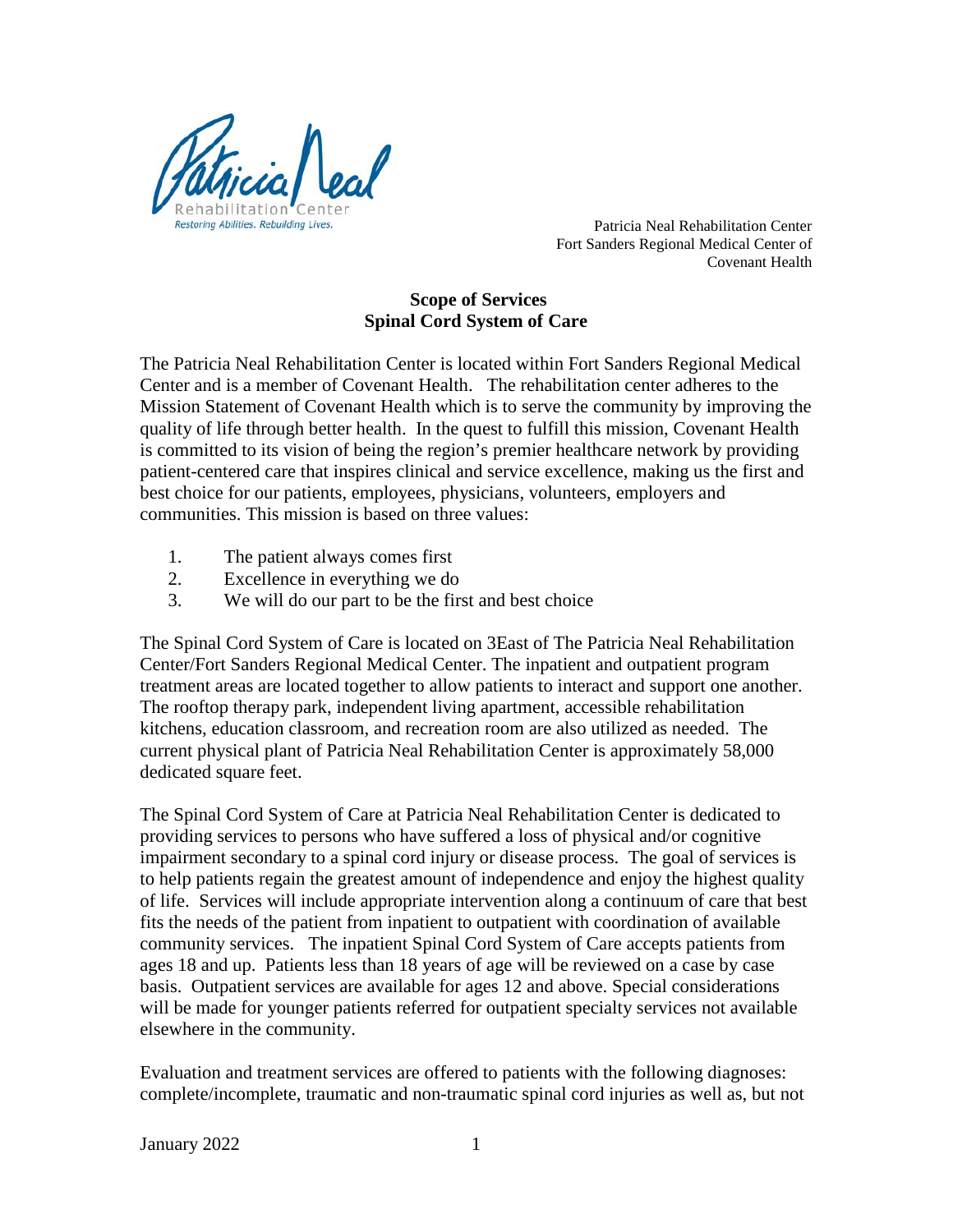limited to the following: Guillian–Barre syndrome, multiple sclerosis, muscular dystrophy, spinal stenosis, transverse myelitis and other neurological and orthopedic conditions affecting the spinal cord. Co-morbidities will be addresses as indicated. At this time we do not accept newly injured patients that are ventilator dependent.

Patients and families are a vital part of the rehabilitation team and participate with the interdisciplinary team in developing an individualized treatment plan. Progress towards defined goals is reviewed in a weekly team conference for inpatients and monthly for patients receiving outpatient services. The environment is designed to address the cognitive, physical, educational, psychosocial, and behavioral needs of the patient. Professional staff members are continually updating treatment skills and techniques to incorporate into the most effective treatment for patients.

The referral and admission/discharge standards are those specified for the Patricia Neal Inpatient Rehabilitation Program (PNRC) and Patricia Neal Outpatient Center (PNOC)

Upon admission to the Spinal Cord System of Care, each patient will undergo comprehensive assessments by the rehabilitation team.

- Inpatient: As these assessments are completed, a plan of care will be established by the rehabilitation physician that is individualized to each patient's specific needs.
- Outpatient: Comprehensive evaluations are completed as ordered by the physician and reviewed with the patient/family. All information is sent to the patient's physician for approval and signature.

The Spinal Cord System of Care is comprised of highly qualified individuals with specialty training designed to address the needs of the SCI patient. The following core services are available:

> Rehabilitation Medicine/Physiatry Internal Medicine Rehabilitation Nursing Physical Therapy Occupational Therapy Recreation Therapy Speech Language Pathology Behavioral Medicine/Rehabilitation Psychology Case Management

The following specialty services are available as needed: Seating and Mobility Adaptive Driving Assistive Technology Augmentative Communication Vestibular Program Adaptive Recreation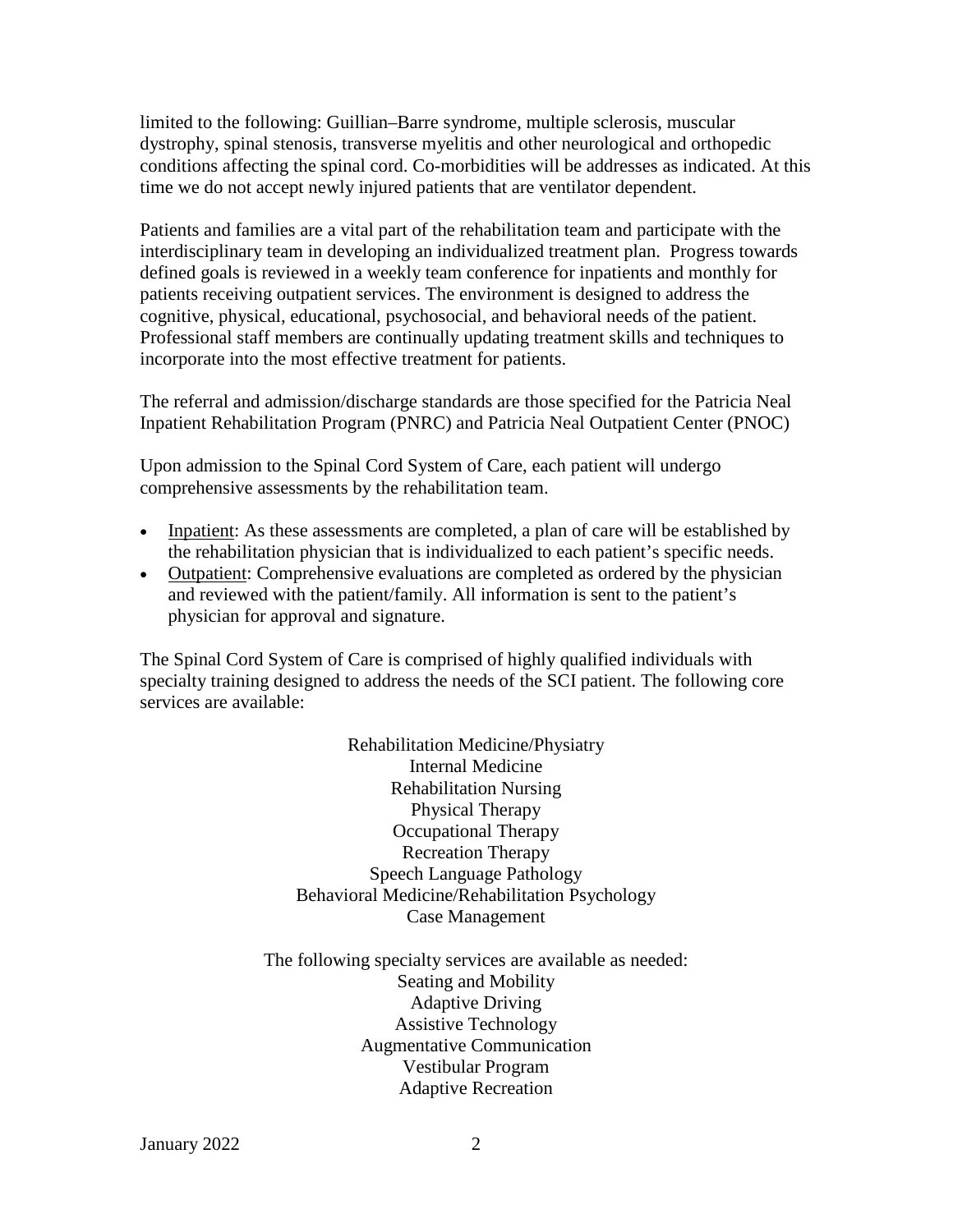## Re-Walk Robotic Ambulation Training

The Spinal Cord System of Care has a Peer Mentor Program which allows patients an opportunity to meet with individuals of similar diagnoses who can provide support and act as a resource related to real-life adjustments. Monthly Support Group meetings provide individuals within the community opportunities to socialize and learn.

## **Aspects of Care Specific to Inpatient Services**:

Patient treatment is implemented after team members have completed initial assessments. Patients will participate in individualized treatment plans during their stay at the Patricia Neal Rehabilitation Center. These treatment plans will include 1:1 sessions with therapy staff, but may also include treatment in group settings. Specific treatments and techniques are discussed with family / significant others during scheduled training sessions. Education and psychosocial supportive services for patients and families are an integral part of the rehabilitation process. An organized education program is in place however, education services are individualized depending upon the patient and family needs. The education program consists of topics related to anatomy/physiology, diagnosis specific care/needs and topics related to community re-integration, and community resources.

Nursing services are available 24/7. Therapy services are available 8:00am – 3:30pm, 7 days a week. A typical day for patients includes 3 hours per day of therapy, consisting of a combination of physical, occupational, and speech therapy. Weekend therapy is scheduled dependent upon patient need. Behavioral medicine, recreation therapy, and case management see patients on an as needed based. All patients are followed by the rehabilitation physician.

Patients are referred to medical specialists and support services within Fort Sanders Regional Medical Center when determined appropriate by the attending physiatrist. These include, but are not limited to, the following services:

- 1. Neurosurgery
- 2. Cardiology
- 3. Pulmonology
- 4. Pharmacy
- 5. GI
- 6. Orthopedic Surgery
- 7. Neurology
- 8. Ophthalmology
- 9. Otorhinolaryngology
- 10. General Surgery
- 11. Plastic Surgery
- 12. Urology
- 13. Psychiatry
- 14. Podiatry
- 15. Diagnostic Services

January 2022 3